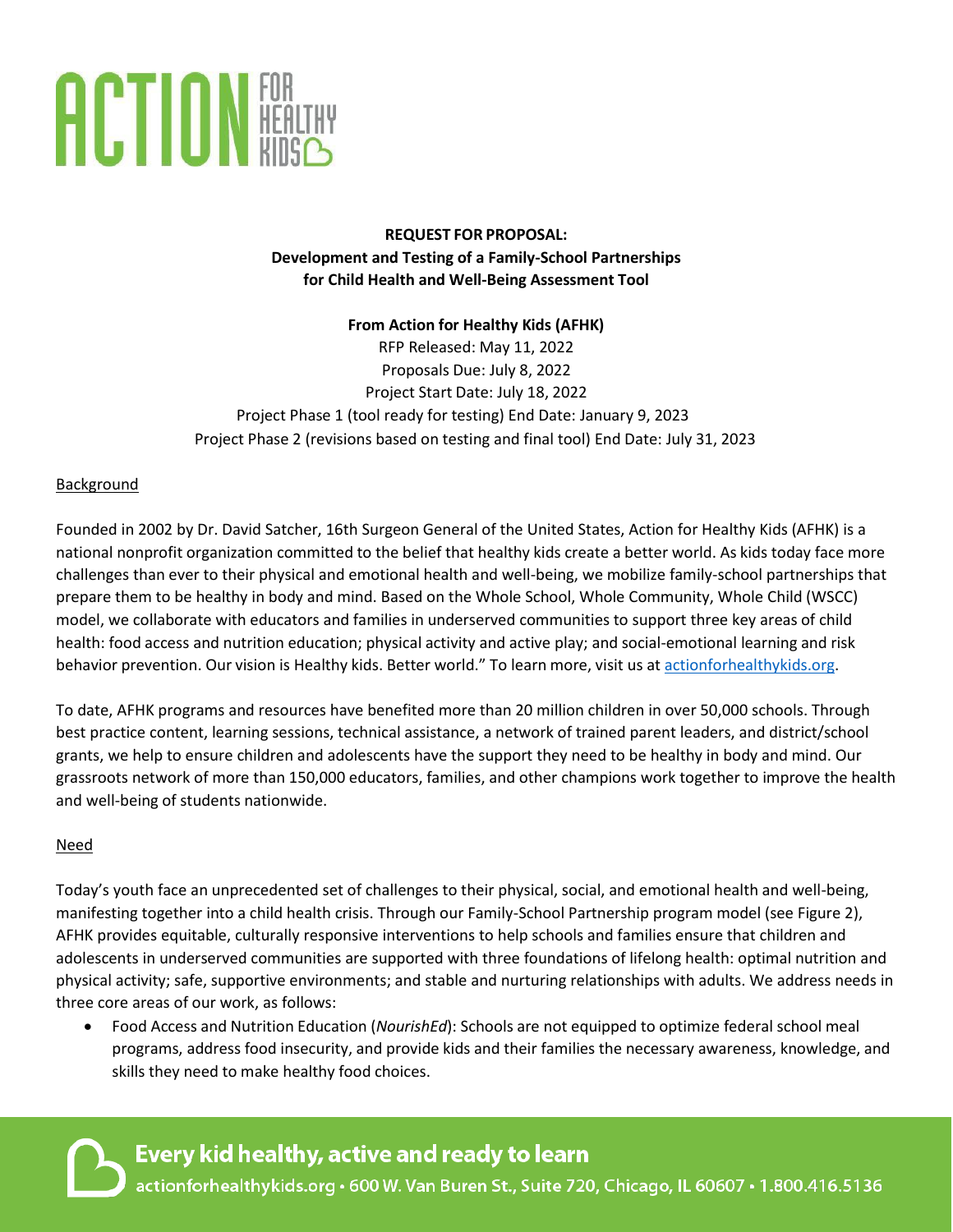# **ACTION HEALTHY**

- Physical Activity and Active Play (*EnergizEd*): Physical inactivity in kids is at an all-time high and linked to obesity, depression, anxiety, and academic underperformance, all of which contribute to negative long-term educational and health consequences.
- Social-Emotional Health and Risk Behavior Prevention (*ConnectEd*): Stress, anxiety, and the emotional impacts of trauma contribute to acute and chronic educational, health, social and emotional problems for kids.

Increasing family connections with the school, which includes feelings of shared responsibility and collective competence, can lead to increased family engagement. Research has found positive social, emotional, behavioral, and physical health outcomes experienced by students when strong partnerships are established between families and schools. Research shows that positive child health outcomes increase and negative child health outcomes decrease when families are engaged.

AFHK's key program differentiator is mobilizing family-school partnerships (FSPs) in underserved and under-resourced communities to support equitable distribution of power and resources to support child health and well-being. Our mission and program model focus on the intersection of FSPs and child health and well-being based on the theory that stronger collaboration between families and district/school staff will have a more positive impact on children. While the impact of FSPs on academic achievement has been well-researched, and there are some limited survey tools and questions that assess family-school partnerships in general, research on FSPs within the context of child health and wellbeing is minimal. There are no known comprehensive survey instruments specifically designed to assess FSPs in support of child health and well-being.

As a temporary solution, AFHK adapted an existing assessment tool that is imperfect for adequately addressing child health and well-being. The tool has not been tested in communities we serve, and was designed to measure educational outcomes, as opposed to indicators of child health and well-being. The existing assessment tool has been used with AFHK partner schools to identify broad areas of strength and areas for improvement and has also informed what we need in a tool that that will support our internal program model and objectives. Those findings, along with existing literature and research, will be used to develop a stronger tool that more precisely meets our programmatic needs and is specific to FSPs in support of whole child health.

AFHK seeks to develop an assessment tool, Family-School Partnerships Assessment for Child Health and Well-Being (FSPA), designed specifically to measure FSPs as they relate to child health and well-being in underserved communities. The tool must recognize and prioritize the capacity, resources, and experiences of that target audience, particularly communities of color and marginalized groups. It is essential that the development process includes community voice and stakeholder input.

The FSPA will serve as a tool for evaluating AFHK's program model and function as a publicly available program support tool. It will be accessible through the myAFHK Portal using Salesforce Experience Cloud. In addition, the tool will be built in Formstack and displayed using custom Lightning Web Components, consistent with other AFHK assessment tools.

Every kid healthy, active and ready to learn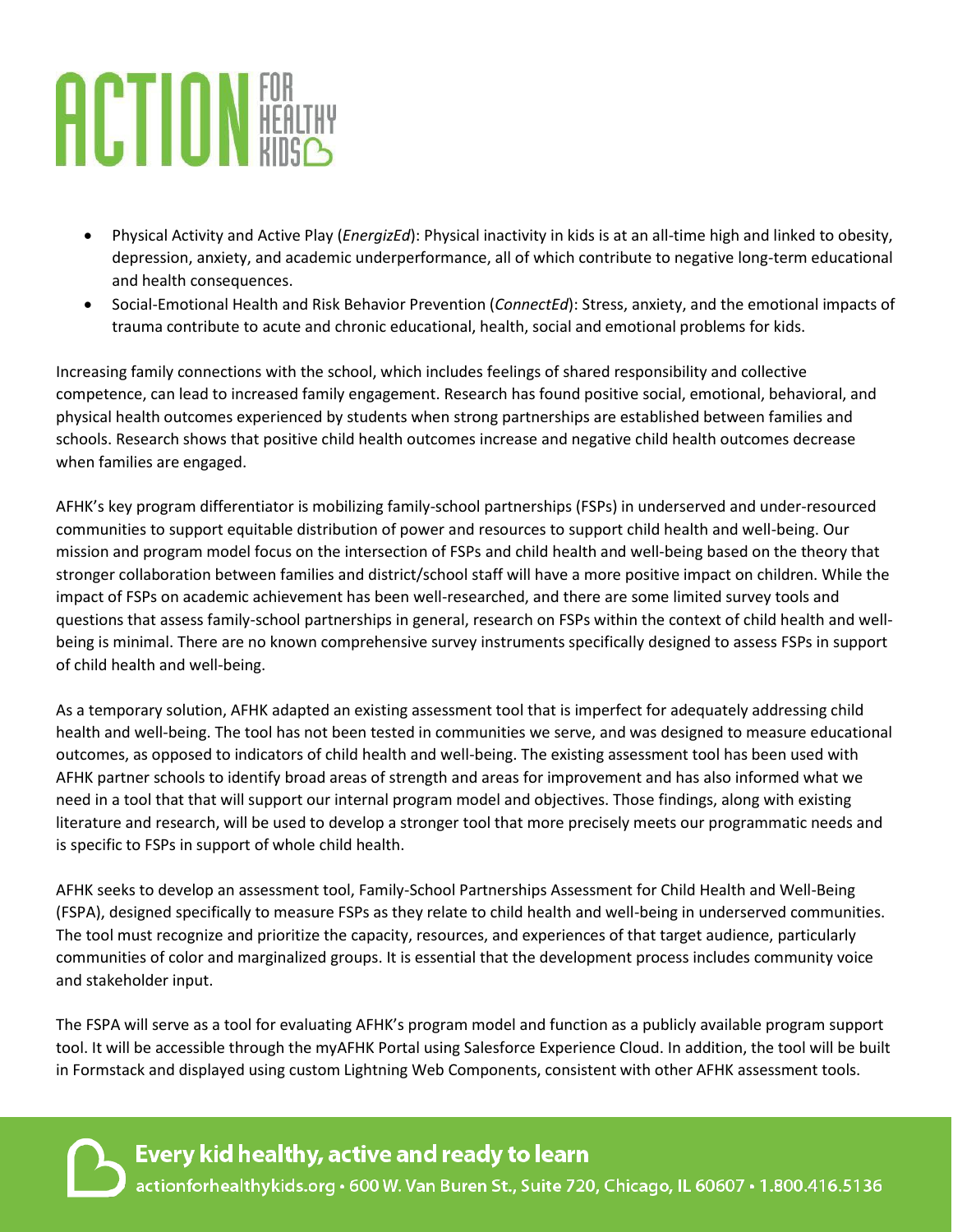# **ACTION FOR**

Figure 1. Action for Healthy Kids Theory of Change **ACTION FOR** Theory of Change .<br>Healthy kids create a better world, Action for Healthy Kids mobilizes family-school partnerships to help kids be healthy in body and mind. Every child deserves<br>The opportunity to thrive, but due to systemic inequities, h Build Readiness and Capacity<br>of Schools, Districts, and<br>families to Support the Health<br>and Well-Being of Children Schools, Districts, and<br>Families Take Action Systemic Change in Policies and Practices Kids Healthy in Body and Mind **Build Readiness and Capacity**<br>of Children and Adolescents **Onon** Children and Adolescents Take Action RESILIER

FAMILY-SCHOOL-COMMUNITY ENVIRONMENTAL AND CULTURAL FACTORS



### Figure 2. Action for Healthy Kids Family-School Partnership Model

Every kid healthy, active and ready to learn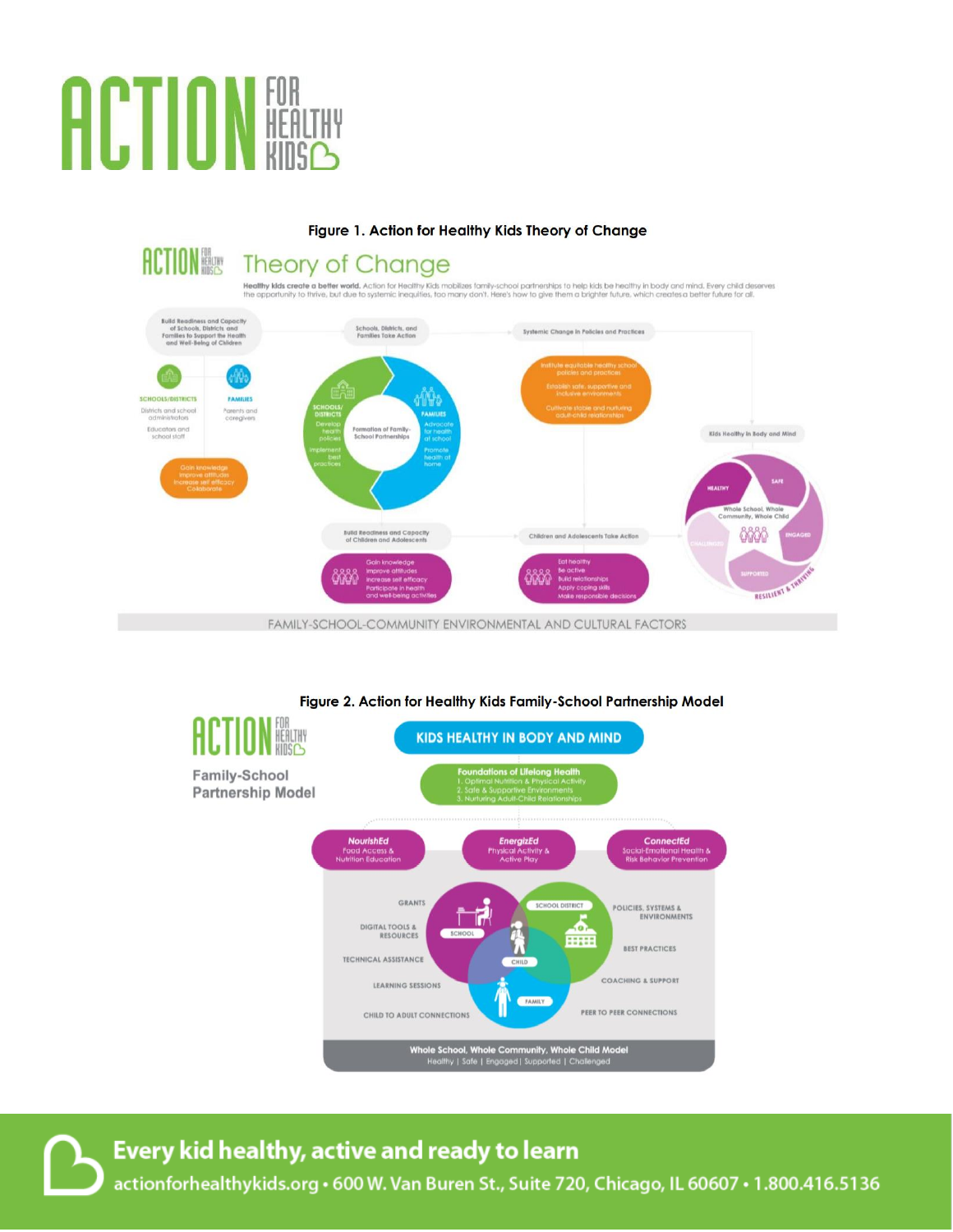# **ACTION HEALTHY**

## Project Scope

AFHK seeks a psychometrics expert with family engagement and/or family-school partnerships knowledge to develop its Family-School Partnerships for Child Health and Well-Being Assessment (FSPA) tool.

The contractor will closely collaborate with the AFHK project team including the Family Engagement Manager, Data and Technology Manager, and Director of Research and Evaluation, the latter of whom will be the AFHK project manager. The FSPA and its associated materials will be available digitally through AFHK's program portal/learning management system. AFHK staff will be responsible for managing the technology aspects of the project.

AFHK envisions a development process that addresses the following items:

- AFHK Theory of Change and Family-School Partnership Model (see Figures 1 and 2 on the previous page)
- The Dual Capacity-Building Framework for Family-School Partnerships, Version 2: [www.dualcapacity.org](http://www.dualcapacity.org/)
- Review of family-school partnership and family engagement assessment literature and existing tools
- Issue/problem/need exploration including review of results from an existing family-school partnership assessment tool used by AFHK in school year 2021-22
- Characteristics and needs of underserved school communities
- Principles of assessment: validity, reliability, flexibility, and fairness
- Psychometric best practices
- Input, review, and feedback processes with external subject matter experts and stakeholders
- Pilot-testing starting by January 9, 2023
- Revision and finalization by July 31, 2023

AFHK envisions a FSPA tool that includes all or most of the following items:

- Assessment tool
- Explanation of the purpose and instructions for use
- Guidance for analysis and interpretation of assessment results including analyses by subgroups (e.g., school staff v. parents/caregivers, parents/caregivers representing various racial/ethnic backgrounds)
- Guidance for development of an action plan based on assessment results
- Template training(s) on use of the tool
- Article published in a peer reviewed journal

### Proposal Requirements and Evaluation

• Proposal should be sent via email to [llessard@actionforhealthykids.org.](mailto:llessard@actionforhealthykids.org) Proposals will be accepted until July 8, 2022, 11:59pm ET but not after that date and time.

Every kid healthy, active and ready to learn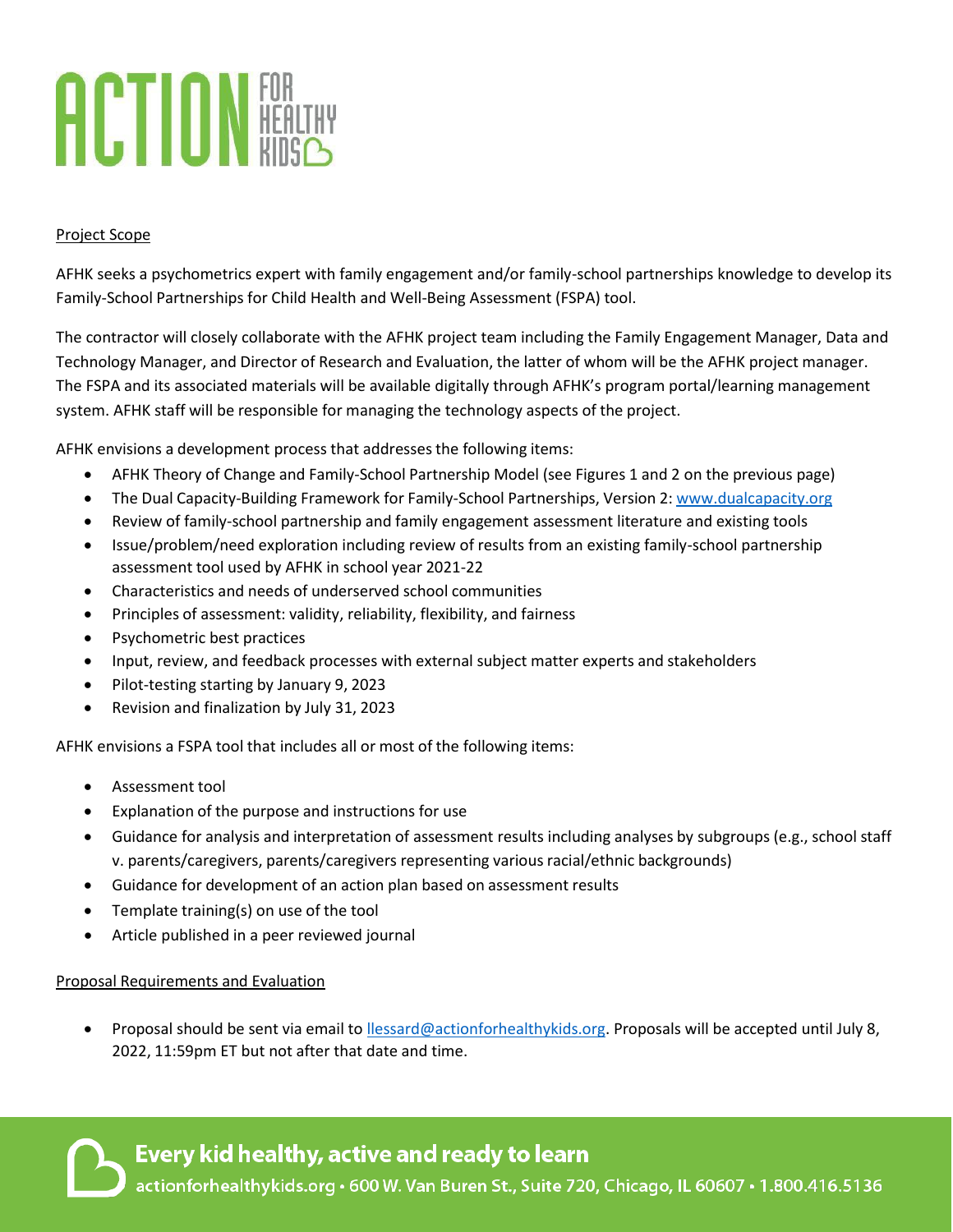# **ACTION HEALTHY**

- Proposal must be signed by an official agent or representative of the organization submitting the proposal.
- Proposal should not exceed 5 pages. That page limit does not include budget or appendices. Appendices should be limited to documents that are directly related, and add value, to the proposal narrative.
	- o Based on the Project Scope section of this RFP and your professional expertise and experience, describe your approach to development of this assessment tool with a final draft ready for pilot testing by January 9, 2023, and a pilot tested final product delivered by July 31, 2023.
	- o Proposal must include the following information:
		- Project plan, deliverables, and schedule, including any ideas or recommendations for revising or enhancing the Project Scope outlined in this RFP to achieve maximum results.
		- Applicant's qualifications and experience for this project.
		- Applicant's budget as described in Budget section directly below.

# Budget

- Budget for the development and testing contractor is up to \$30,000. However, if the applicant does not believe that is adequate to conduct the project, s/he is invited to make the case for a slightly higher budget.
	- $\circ$  This amount does not include any costs associated with the purchase of necessary subject matter materials/resources to inform the project, stipends for external reviewers, contractor travel, Spanish translation, graphic design, technology aspects of making the assessment a digital tool, or other identified needs. Any associated costs must be pre-approved by AFHK.
	- $\circ$  If any contractor travel is needed and approved by AFHK, the travel-related costs will be covered separately by AFHK. Any decisions about travel will be agreed upon by AFHK and the contractor and will follow all government COVID-related travel protocols.
	- o The applicant should review AFHK's Indirect Cost Rate Policy for Research Projects on this last page of this RFP (Appendix A). AFHK allows up to a 26% indirect rate for contracted research. To maximize the funding available for this project, the applicant could consider using a fiscal agent that requires little or no indirect expenses.
- Budget must be detailed and aligned with the proposal narrative. All costs must be itemized to include an explanation of all fees.
- If the applicant intends to outsource or contract any work, this must be clearly stated in the proposal and included in the budget. It must include a name and description of the organization(s) being contracted.
- As a tax-exempt non-profit organization, AFHK puts a very high priority on fiduciary responsibility.

Contract terms and conditions will be negotiated with the selected applicant. All contractual terms and conditions will be subject to review by AFHK's legal department and include project plan, deliverables, budget, schedule, and other necessary items pertaining to the project.

All questions about this RFP should be directed to [llessard@actionforhealthykids.org.](mailto:llessard@actionforhealthykids.org)